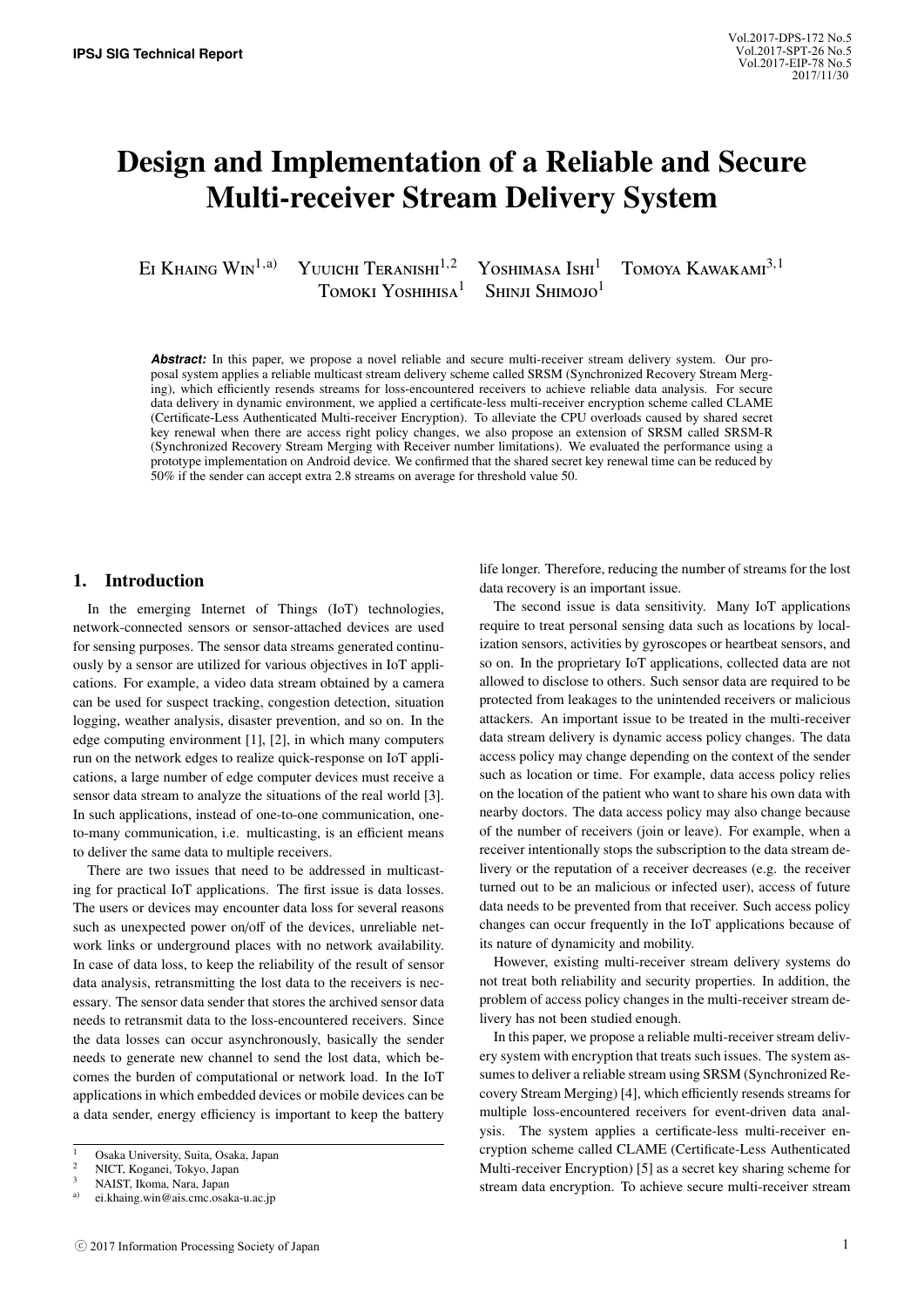delivery, secret key needs to be shared among all receivers. Hereafter, we call the shared secret key as *shared secret*. CLAME is a lightweight encryption scheme for multi-receiver data delivery. It has security features for checking message integrity, source authentication, replay attack prevention and implicit user authentication.

The contribution of the paper is two-folds. First, we present a system design that combines both SRSM and CLAME for multireceiver stream delivery. Second, we propose an extension of SRSM that can reduce the load of shared secret renewal process for encryption, called SRSM-R (Synchronized Recovery Stream Merging with Receiver number limitations), for frequent access policy changes. We evaluated the performance using a prototype implementation on Android smartphone device and simulations to show the feasibility and effectiveness of our proposals.

## 2. Related Work

To reduce the number of data streams for asynchronous requests and alleviate network bandwidth usage on the sender, there are many studies that treat stream merging schemes in the literature. In these schemes, the sender or the receiver adjusts the process rate or delivery speed to merge into the original stream. Patching [6], Tapping [7], Dynamic Skyscraper [8], Piggybacking [9] etc. are well-known schemes. These schemes assume Video-on-Demand(VoD) applications. The latency of data processing does not matter in the VoD applications because the data are stored data and valid as long as the video is displayed on the receivers smoothly. Therefore, latency is not required to be preserved in these merging schemes. In addition, most of them assume that the receiver has plenty of memories or storage as a buffer to save delivered streams so that the jitter of the display process is kept as small as possible. These properties in the previous works do not match the requirement of IoT applications. Therefore, we proposed a stream merging scheme called SRSM, that does not require plenty of buffer on the receiver side and can reduce the number of streams to alleviate the load of sender [4].

As multi-receiver encryption scheme, many encryption schemes have been proposed [10], [11], [12]. We have proposed an efficient and secure multi-receiver encryption scheme with lightweight nature for the device to device communications of Internet of Things (IoT) applications which we call CLAME [5]. CLAME avoids the inherent key escrow problems that existing certificate-based and certificateless multi-receiver encryption schemes do. When there are access right policy changes, shared secret renewal process is necessary for stream data multicast encryption using multi-receiver encryption schemes. Because the renewing process of the shared secret is a kind of heavy computation load process, frequent access right policy changes can be a burden for the stream data sender.

To realize a reliable and secure multi-receiver stream delivery system, both reliable stream delivery scheme and encryption scheme need to be combined. However, such system design was not presented so far. In addition, the problem of shared secret renewal computation load has not been studied enough.

## 3. Preliminaries

We propose a reliable and secure multi-receiver stream delivery system that combines existing techniques, SRSM and CLAME. In this section, we describe the overview of SRSM and



CLAME as preliminaries to explain our system design.

#### 3.1 SRSM

In this subsection, the basic behavior of SRSM is briefly described. SRSM is a multicast scheme that treats recoveries of lost data caused by failures.

Fig. 1 shows the system model of SRSM. The principle components of the data stream sender consist of sensor data obtainer, sensor database, and sensor data stream generator. We assume that such a sender components typically run on the gateways of the sensor network, which have larger computation and storage capabilities.

The sensor data obtainer obtains the sensed data from sensors periodically and continuously. All obtained data are stored on the sensor database. Normally, the receivers request the sensor data stream that delivers sensor data immediately after the data is obtained by the sensor data obtainer. Hereafter, we call it as the *original stream*. The request is issued only once from the network, because we assume that the data stream is delivered by multicast. The receivers of the original stream subscribe to the multicast group which the original stream corresponds to. Once the request for the original stream is accepted, the sensor data stream generator generates an original stream and starts delivery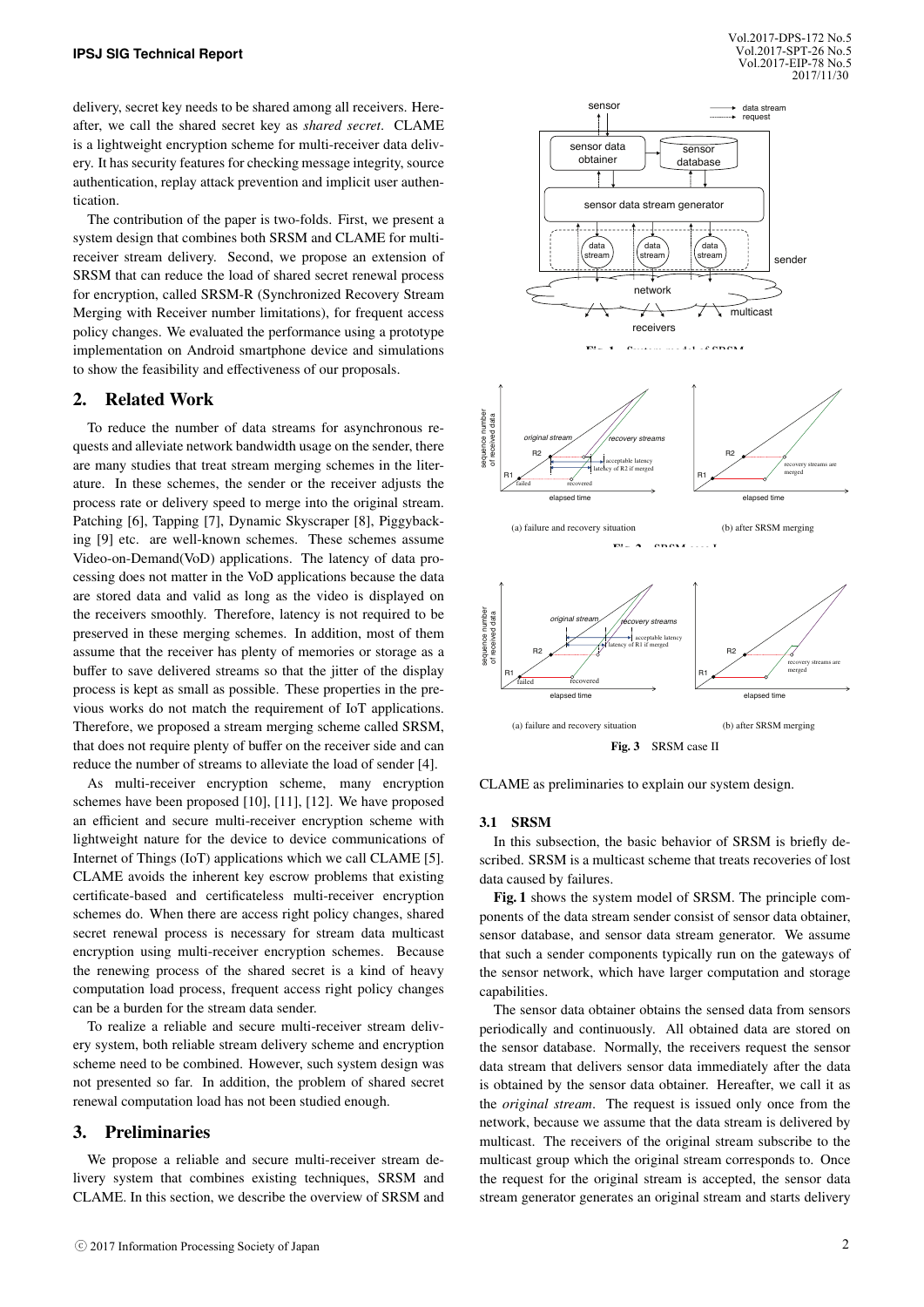to the network.

When a receiver encountered a failure and then recovered, which means a receiver encountered a data loss, a new data stream request is issued so that the loss-encountered receiver can obtain data which are delivered by the original stream during the failure. The new data stream requested by loss-encountered receiver is called the *recovery stream*. As a response to the request, the sender sends the identifier that corresponds to the recovery stream. The receiver joins to the multicast group which corresponds to the identifier. The recovery stream can be a larger bandwidth data stream, which includes more data per unit time than the original stream or a skipped data stream, which drops some data from the original stream. The skipped data stream is only applicable when the application allows a low temporal resolution. For example, if the application needs to analyze slow movements of objects in the video frames, some frames can be skipped. Thus the recovery stream can be delivered faster than the original stream. Once the recovery stream catches up with the original stream, then the recovery stream is merged.

In the following, we denote R1 and R2 as two receivers encountering different loss conditions. Each receiver has a time restriction, which we call the *acceptable latency*. The acceptable latency means tolerable latency from the time when the original data was generated. The acceptable latency may depend on the purpose of receivers. For example, the receivers who use the data for archiving applications can tolerate long latency. However, longer latency is not acceptable for the receivers of real-time applications such as controlling robots.

If there is one or more recovery streams, SRSM merges the recovery streams to alleviate bandwidth usage on the sender. There are two types of merge situations. The two cases are shown in Fig. 2 and Fig. 3. In these figures, x-axis shows the elapsed time and y-axis shows the sequence number of received data. The black line shows the original stream and colored lines show the recovery streams.

In Fig. 2, there are two recovery streams. The earlier recovery stream for receiver (R1) possesses lower sequence number than that of the receiver (R2), at the time R2 was recovered. Therefore, SRSM checks the acceptable latency of receiver (R2). Taking into account the time when the recovery stream for receiver (R1) delivers the data sequence number requested by receiver (R2), SRSM calculates the actual latency of the recovery stream with the larger sequence number of received data. If the actual latency satisfies the acceptable latency of receiver (R2), SRSM merges the two recovery streams. As a result, the receiver (R2) is merged. Likewise, in the Fig. 3, R1 is merged into the stream received by R2 considering the acceptable latency. If the acceptance latency is not satisfied, the recovery streams are not merged.

#### 3.2 CLAME

In this subsection, the basic behavior of CLAME, which achieves requirements including authentication, confidentiality, message integrity, and replay attack prevention for multi-receiver data delivery, is briefly described. We apply CLAME for shared secret renewal process because it has more security features than other schemes and has better performance. CLAME is suitable for IoT devices that do not have plenty of CPU powers because the encryption and decryption computation load is smaller than other schemes. The basis of the CLAME is as follows:



Fig. 4 Proposal system model

- For ensuring authentication, in the proposed CLAME, trusted third party provides partial private keys. Although trusted third party helps to authenticate users, it is not allowed to reveal the data.
- To prevent sensitive data leakage from trusted third party, each user needs to generate own key pair (public key and private key).
- Confidentiality is achieved by encryption. In the case of encryption, public keys of trusted third party and intended receivers are the main components to protect sensitive data from revealing by unintended receivers.

The basis of the CLAME is as follows:

- Setup: Trusted third party generates public parameters *params* and its master secret key.
- Set-Key-Pair: All users (senders and receivers) generates own secret value and public key.
- Partial-Private-Key-Extract: Trusted third party generates partial private keys for all users.
- Set-Public-Key: All users (senders and receivers) modifies the public key by adding partial private key to it.
- Encrypt: Sender encrypts the message *M* by using *params*, public key of trusted third party and target receivers' public keys. To maintain message authentication and replay attack prevention properties, the sender generates signature. Finally, ciphertext *C* is given as output.
- Decrypt: Receiver takes *C*, *params*, partial private key and private key as input to get back plaintext message *M*.

In our stream delivery system, the sender delivers encrypted data stream. The shared secret for the data stream encryption is encrypted and delivered to the receivers by CLAME. As an encryption scheme, standard encryption algorithms such as AES [13] etc. can be applied. Details of the CLAME scheme have been proposed in [5].

# 4. Proposal of the Multi-receiver Stream Delivery System

In this section we describe our design of the reliable and secure multi-receiver stream delivery system.

#### 4.1 System model

Fig.4 shows the system model of our proposal. The largest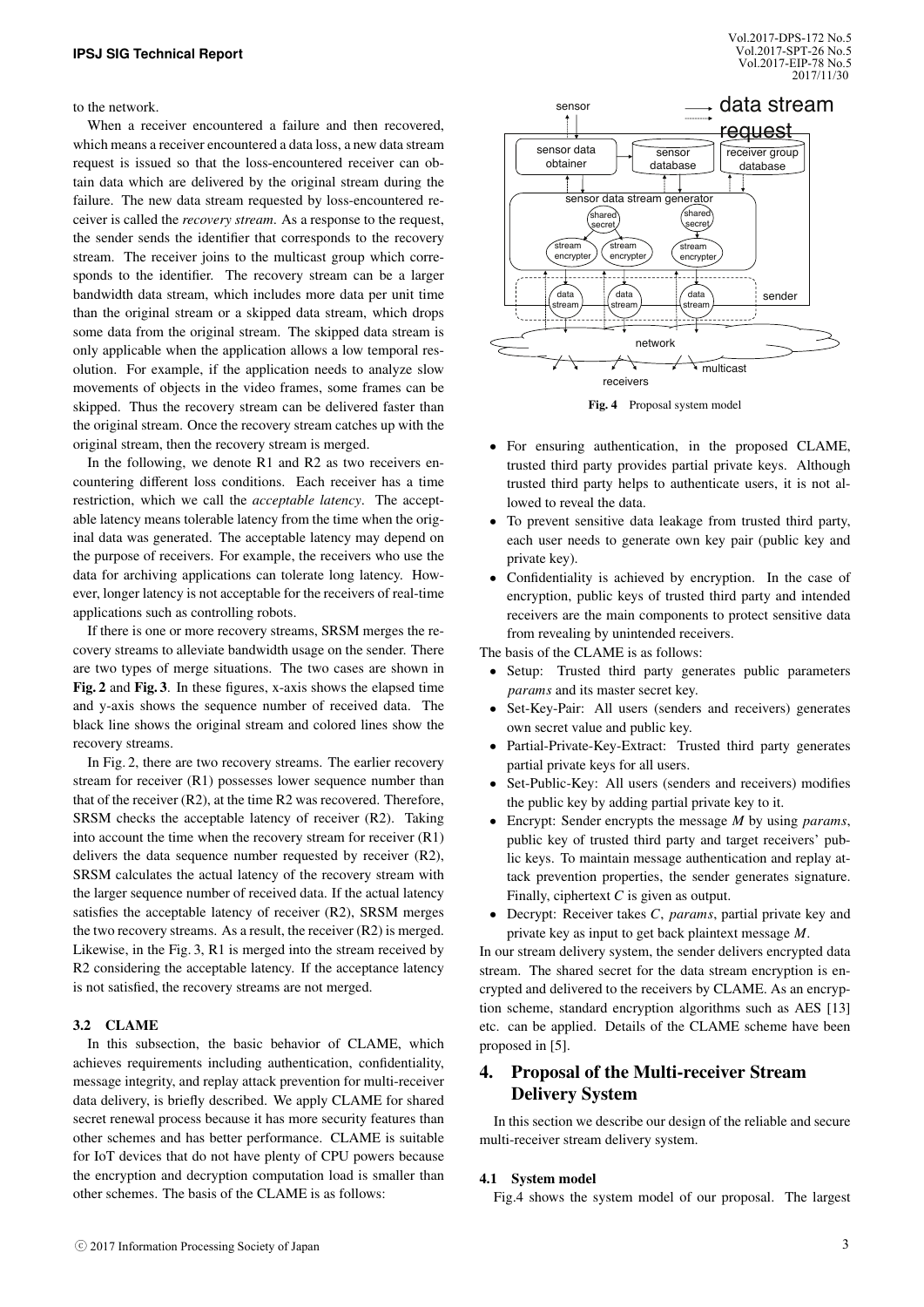difference from the system model of SRSM is that the generated data streams are encrypted. The stream generator includes stream encrypter, which encrypts the stream by shared secret. The shared secret is generated for each stream multicast. The shared secret may be used by the multiple stream encrypters.

To alleviate the computation load to renew shared secret, our proposal system splits the receivers of a data stream into multiple groups and use different shared secrets for them. By splitting the receivers into smaller groups, the computation load of encrypting shared secret becomes smaller. However, the sender needs to provide multiple original streams or recovery streams for different groups. That is, there is a trade-off between the shared secret renewal computation load and the number of streams on the stream sender. The system needs to manage which receiver belongs to which group. To manage the receiver groups that belongs to the stream, the receiver group database exists. The details of the group management is described in the next subsection. We assume to apply CLAME as an encryption scheme but other multi-receiver encryption schemes [10], [11], [12] can also be applied.

## 4.2 SRSM-R

To implement a reliable and secure multi-receiver stream delivery system by simply combining SRSM and CLAME, we need to consider how to treat the computational overload problems for shared secret renewal process on the sender. To generate shared secret for stream data encryption considering recovery stream deliveries, we propose an extension of SRSM, which we call SRSM-R (Synchronized Recovery Stream Merging with Receiver number limitations). In SRSM-R, the number of receivers that can be handled by one original stream are limited. In other words, an original stream is intended for a particular group of receivers. Multiple original streams are prepared to deliver data streams for receivers on each group. The number of groups is determined according to the parameter  $T$ , the threshold to generate a new group.

If there are *N* receivers, then the number of groups *G* is represented as

$$
G=ceil(\frac{N}{T}).
$$

At this time, the number of receivers in one group is *T* or *N* mod *T*. If a receiver unsubscribed from the multicast delivery, the number of receivers in the corresponding group decreases. If a new receiver subscribes to the multicast delivery, the receiver is added as a member of a group having the number of receivers that is less than *T*.

If all groups have *T* receivers, then a new group with one receiver is generated. Multi-receiver encryption is executed for each group. That means, all receivers in the same group use the same shared secret. The recovery stream generation and merging follow SRSM but the merging processes are independently executed for each original stream. The shared secret used for the recovery stream is the same as that of its original stream.

Algorithm 1 shows the pseudo code of SRSM-R describing the functions that are run on the sender. When a receiver requests to subscribe to a stream, the sender of the stream sends the shared secret and the corresponding stream identifier encrypted by CLAME as the response. The receiver then joins the multicast with the corresponding stream identifier. The receiver is assigned



| on receiving subscribe request from receiver $n$                                    |  |  |
|-------------------------------------------------------------------------------------|--|--|
| begin                                                                               |  |  |
| $q \leftarrow \text{find\_vacant\_group}$ .                                         |  |  |
| if $(q = nil)$ then                                                                 |  |  |
| $g \leftarrow \text{new\_group}(\{n\});$                                            |  |  |
| $g.secret \leftarrow new-shared\_secret();$                                         |  |  |
| $s \leftarrow$ SRSM_new_stream();                                                   |  |  |
| else                                                                                |  |  |
| $q \leftarrow q \cup \{n\};$                                                        |  |  |
| $s \leftarrow$ SRSM_original_stream(q);                                             |  |  |
| $\frac{1}{\pi}$ notify <i>n</i> the shared secret and stream identifier of <i>s</i> |  |  |
| $unicast(n, CLAME\_encrypt(\{n\}, g.secret + s.id));$                               |  |  |
| on receiving unsubscribe request from receiver $n$                                  |  |  |
| begin<br>$q \leftarrow \text{find-group\_contains}(n);$                             |  |  |
| $q \leftarrow q - \{n\};$                                                           |  |  |
| $g.secret \leftarrow new\_shared\_secret();$                                        |  |  |
|                                                                                     |  |  |
| $multicast(g, CLAME\text{.} \text{encryption}(g, g\text{.} \text{secret}));$        |  |  |
| on receiving failure recovery request from receiver $n$                             |  |  |
| begin<br>$s \leftarrow nil;$                                                        |  |  |
| foreach $r \in$ SRSM_recovery_streams() do                                          |  |  |
| <b>if</b> $r.size < T \wedge$ SRSM_mergeable_case_I( $r, n$ ) then                  |  |  |
| r.members $\leftarrow$ r.members $\cup$ n;                                          |  |  |
| $s \leftarrow r$                                                                    |  |  |
| break:                                                                              |  |  |
| if $s = nil$ then                                                                   |  |  |
| $s \leftarrow$ SRSM_generate_recovery_stream();                                     |  |  |
| foreach $r \in$ SRSM_recovery_streams() do                                          |  |  |
| <b>if</b> $r.size < T \wedge$ SRSM mergeable case $\text{II}(s, r)$ then            |  |  |
| s. merge(r);                                                                        |  |  |
| $\frac{1}{\pi}$ notify <i>n</i> the stream identifier of <i>s</i>                   |  |  |
| $unicast(n, AES\text{-}encrypt(q\text{-}secret, s.id));$                            |  |  |
| function delivery process on time t                                                 |  |  |
| begin                                                                               |  |  |
| foreach $g \in groups$ do                                                           |  |  |
| foreach $s \in$ SRSM_all_streams(q) do                                              |  |  |
| multicast(s.members, AES_encrypt(g.secret, s.data(t)));                             |  |  |
|                                                                                     |  |  |

to a group on the sender. The stream identifier which is sent to the receiver corresponds to the original stream for that group. The newly joined receiver can decrypt the stream data delivered in the past. When a receiver unsubscribed from a group, the shared secret renewal process is executed and newly generated shared secret is delivered to the rest of the members by multicast with CLAME encryption. When a recovery request is received from a receiver, SRSM process is executed keeping the member size threshold *T*. After SRSM stream handling, new recovery stream identifier is delivered to the receiver with AES encryption. Then, the sender delivers the stream data by multicast with AES encryption for every time slot.

## 4.3 Shared secret renewal in SRSM-R

In SRSM-R, the sender needs to modify the access control policy whenever any receiving member no longer wants the data or anyone of receivers was expelled from data access rights. In other words, the sender has to conduct the shared secret renewal process. In every shared secret renewal process, the sender generates new shared secret, encrypts the data stream with it and prepares the parameters for the receivers who meet the access control policy. The parameters are prepared to hide the new shared secret so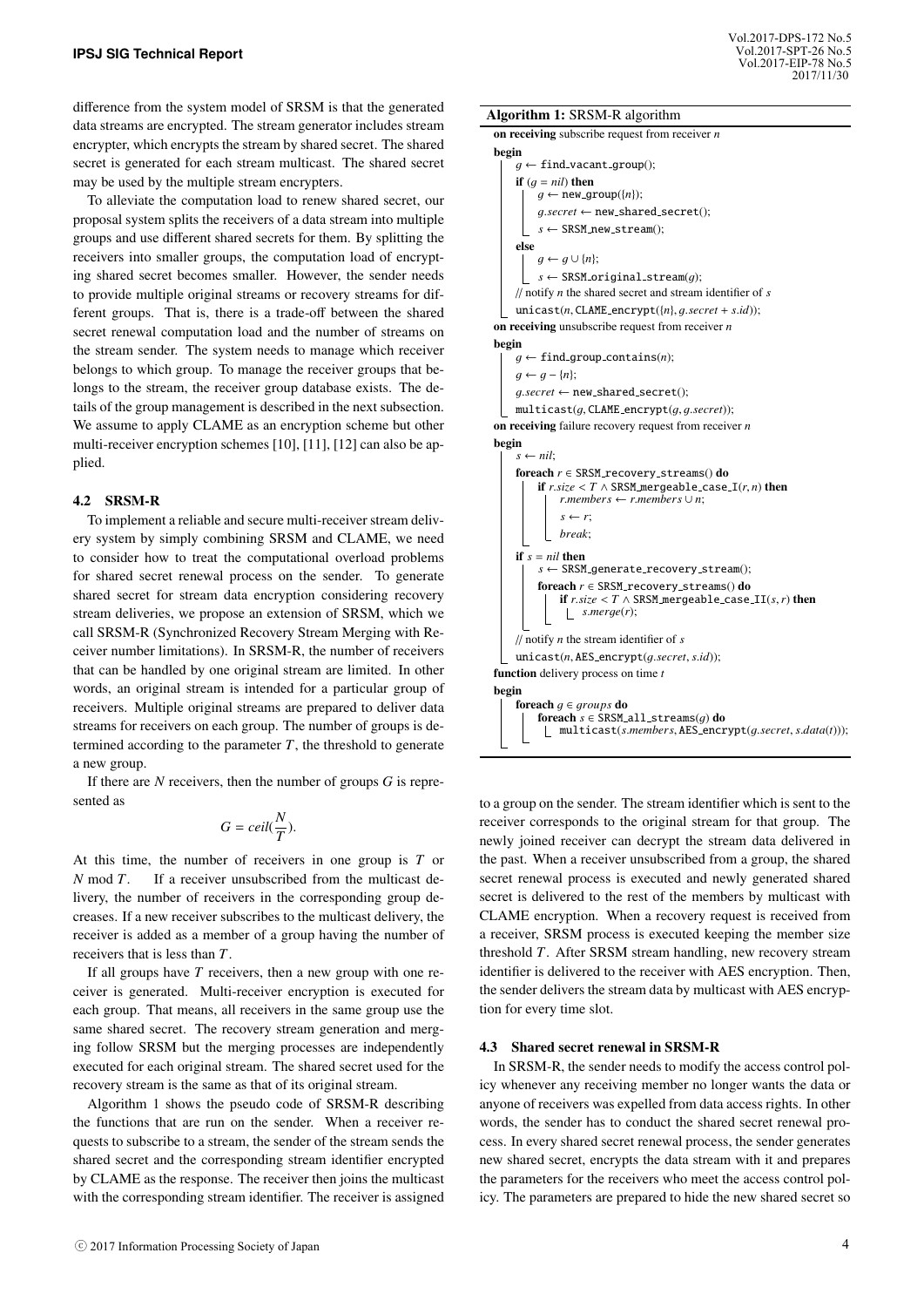

Fig. 5 Signalince sequence: Three receivers(R1, R2, R3) subscribe to *m*, R2 encountered failure and recovery, R1 unsubscribe from *m*

that only intended receivers can reveal it.

Fig. 5 shows an example sequence of the signaling to deliver a multicast data stream which has identifier *m* in our system. In this figure, three receivers (*R*1, *R*2 and *R*3) subscribe to *m*. For simple explanation, the threshold  $T = 2$  is assumed. As the value of  $N = 3$  and  $T = 2$ , the sender splits the encrypted data stream into two groups. In this example, as a response to subscription request of *m* by *R*1 and *R*2, an original stream  $O<sub>1</sub>$  is generated. When  $R3$  requests subscription to  $m$ , a new original stream  $O_2$  is generated. Different shared secrets are assigned for each original stream. In this case,  $K_1$  for  $O_1$  (receivers are  $R_1$  and  $R_2$ ) and  $K2$  for  $O_2$  (receiver is  $R3$ ). The sender sends two multicast data streams using corresponding shared secret. When the receiver *R*2 encounters data loss, *R*2 sends a recovery request to the sender. Upon receiving the recovery request, the sender delivers a recovery stream. The same shared secret with the original stream is used for the recovery stream. In this case,  $K_1$  is used to encrypt the recovery data stream for *R*2. When a receiver unsubscribed from the data stream multicast, shared secret renewal process is executed. In this example, *R*1 sends unsubscribe request of *m* and the member of  $O_1$  is changed. Then the sender generates a new shared secret  $K_1'$ , encrypts the stream data  $O_1$  with it, and delivers the encrypted data to the remaining receivers, in this case, *R*2.

# 5. Implementation and Performance Evaluation

In this section, the performance of our secure multicast data delivery system is evaluated. Our evaluation is based on the measurement using an implementation of security mechanism of CLAME and simulations of SRSM-R.

#### 5.1 An implementation of CLAME

To evaluate the performance and feasibility of the proposals, we implemented a security mechanism that follows our system design. The comparison schemes based on the bilinear pairing are implemented by using Java pairing based library [14]. We use a symmetric bilinear pairing  $e : G1 \times G1 \rightarrow G2$ , where *G1* is an additive group with prime order *q* on super singular elliptic curve having a prime field  $F_p$  and the size of  $p$  and  $q$  are 512 bits and 160 bits respectively. To implement the same security level, for the proposed CLAME scheme, we use non-singular elliptic curve where *p* and *q* are 160 bits. And elliptic curve cryptography is implemented using bouncy castle library [15]. Evaluation is performed on nexus 7 tablet having android version 4.4.2 with



Fig. 6 Shared secret renewal time comparison: The shared secret renewal time is measured using encryption algorithms including existing schemes and CLAME.



Fig. 7 Decryption time comparison: The decryption time is measured using encryption algorithms including existing schemes and CLAME.

Quad-core 1.2 GHz Cortex-A9 CPU and 1 GB RAM.

#### 5.2 Performance Evaluation

First, we evaluated the cost of shared secret renewal by using time metric in our implementation.

Fig. 6 shows the result of shared secret renewal cost using the combination of SRSM-R and different multi-receiver encryption schemes, including existing encryption schemes and CLAME. Existing schems are denoted as CME (Certificate-based Multireceiver Encryption) [10], CLMS (Certificate-less Multi-receiver Signcryption [11], and CLME (Certiticate-less Multi-receiver Encryption) [12]. Fig. 6 also shows a result of shared secret renewal time using combination of SRSM and CLAME. In the graph, the y-axis shows the shared secret renewal time. The xaxis shows threshold *T*. We changed T from 10 to 100. In the experiment, the message payload size is set as 256 bits, which corresponds to the typical size of the shared secret. The result shows that the CLAME takes the shortest time for shared secret renewal among the encryption schemes. In addition, we can say the integration of CLAME and SRSM-R requires shorter shared secret renewal time for all *T* values.

Fig. 7 shows a result of decryption time comparison of the encryption schemes. The y-axis shows the result of decryption time on a receiver in milliseconds. Though the shared secret renewal time of the proposed scheme and CME is almost equal, the decryption time of the proposed scheme is shorter.

The number of the streams managed by the sender is evaluated by simulations. Fig. 8 shows the result of the average number of